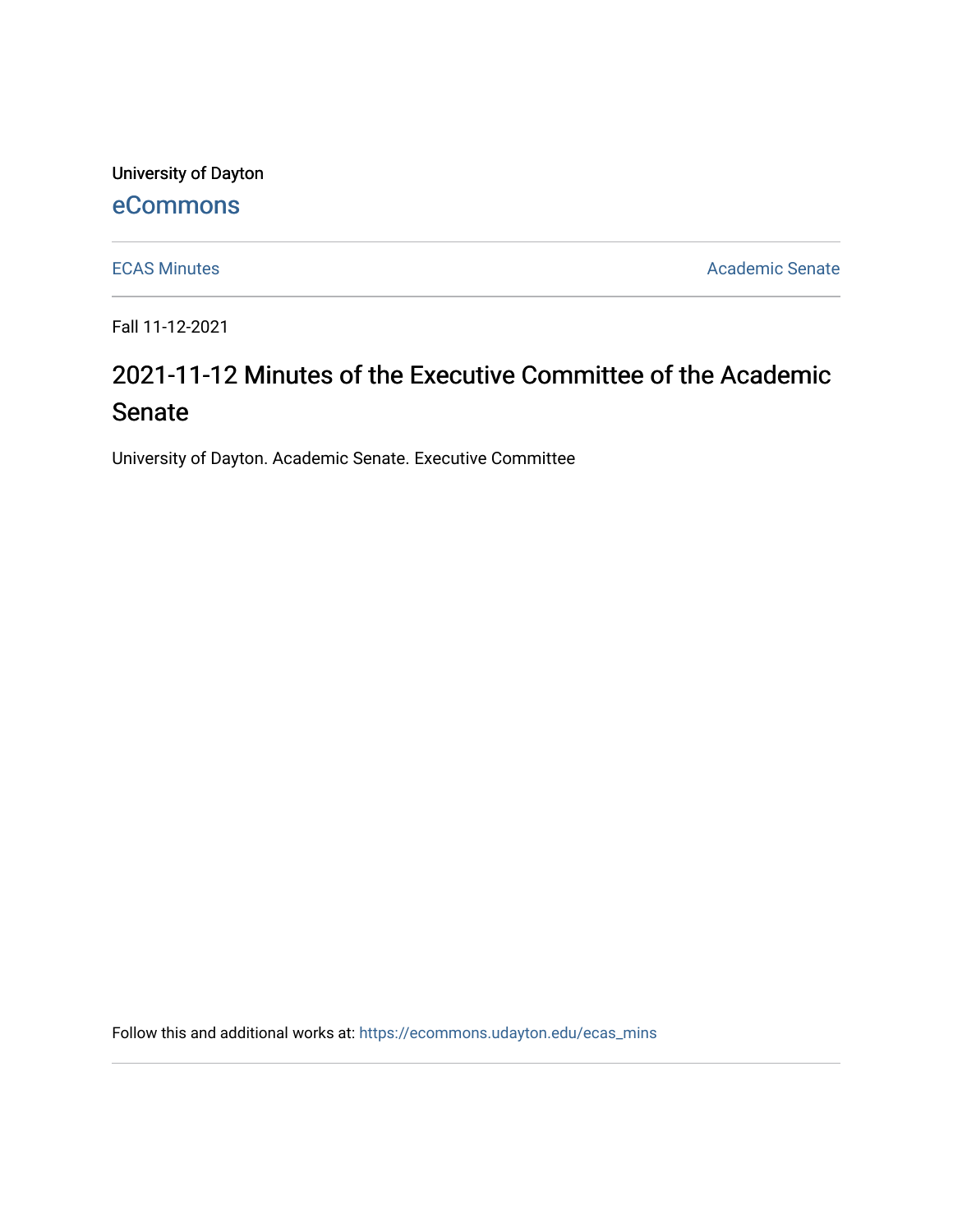### **Minutes** Executive Committee of the Academic Senate 12 November 2021 10:00-11:30 am, KU Presidential Suite

Present: Sam Dorf (President), Carissa Krane (Vice President), Lee Dixon (Secretary), Philip Appiah-Kubi, Sarah Webber, Mary Ziskin, Kathy Webb, Joanna Abdallah, Jada Brown, Jim Farrelly (Faculty Board nonvoting guest), Paul Benson

Excused: Jennifer Dalton (FT NTT non-voting guest), Carlos Bernal,

Absent:

Guests: Jason Reinoehl (VP Enrollment Management), Sharon Gratto (Chair, SAPC)

# **Opening**

- Call to order
- Opening prayer/meditation Sarah Webber [\[Prayer/Meditation signup here\]](https://docs.google.com/document/d/1Say8mwTU7gLV_4XTtxgnfhOrTL-r7Z3r/edit?usp=sharing&ouid=114374222774523335638&rtpof=true&sd=true) (lots of open spots in November/December)
- **VOTE:** Approval of minutes from [10/29/21](https://docs.google.com/document/d/1fMlNUIWZcNS6GVs2XKLMTSlCeEKtSIRV/edit?usp=sharing&ouid=114374222774523335638&rtpof=true&sd=true) an[d 11/5/21](https://docs.google.com/document/d/1zSxcmgcjhkH_TchpNUgdLBB5Ok2HmOkT/edit?usp=sharing&ouid=114374222774523335638&rtpof=true&sd=true) ECAS meetings [to be distributed by Lee Dixon]: Approved unanimously

## **Announcements**

- Next ECAS meeting Friday, November 19, 2021, 10:00-11:30am
- Next Senate meeting, Friday, November 19, 2021, 3:30-5:30 in KU Ballroom
- ELC Meeting, November 22, 2021, 10:30-noon, KU Presidential Suite o Canceled.
- [UPTP Vote Update:](https://docs.google.com/spreadsheets/d/1oVNF8X9GMXFxRY8sG0KoMI1qMUu_6wa2/edit?usp=sharing&ouid=114374222774523335638&rtpof=true&sd=true) Vote passed; ECAS thanked Carissa for all of her work over the years on this issue
- Update from President's Council
- CSIT Update (Benson, Dixon, Dorf, and Webb): CSIT did not meet this week
- Path Forward Update (Benson): 91% of all employees vaccination/exemption compliance

**Old Business:** We did not have time to discuss or vote on the following items.

- **DISCUSSION and VOTE:** FAC update: Identifying FT NTT not covered by Lecturer or Clinical Faculty promotion policies[. See email from Carolyn Phelps.](https://drive.google.com/file/d/1k4vxzJQhZ2qbTRBwbzynkASuo1VUV6nc/view?usp=sharing) See [list of impacted faculty.](https://docs.google.com/spreadsheets/d/1tS-aMXWVVavVfH_ptWILPMVAqLHKiK1e/edit?usp=sharing&ouid=114374222774523335638&rtpof=true&sd=true)
	- o [Draft Charge to FAC on including FT NTT](https://docs.google.com/document/d/14exkpU7O50BZGdXrJhoHMrftc_OskXnSK6jWEN3Rf9o/edit?usp=sharing)
	- o [Draft Charge to FAC on updating Promotion Policies for FT NTT](https://docs.google.com/document/d/1pD6VRf7SO8roHrNuBYj9VOxSC9zQJqNh554XmwnC-cI/edit?usp=sharing)
- **DISCUSSION:** [Draft](https://docs.google.com/document/d/1BpZ_bDP8P1-rgzbuNjU3DXPFjjlztgrl/edit?usp=sharing&ouid=114374222774523335638&rtpof=true&sd=true) [Policy](https://docs.google.com/document/d/1BpZ_bDP8P1-rgzbuNjU3DXPFjjlztgrl/edit?usp=sharing&ouid=114374222774523335638&rtpof=true&sd=true) to replace senator when there are no other candidates available on list from previous election. See [Senate Constitution Article IV.B.2 and Article IV.B.7](https://ecommons.udayton.edu/senate_governance/12/). "Nominees not elected to the Academic Senate shall be listed in the order of votes received, beginning with the highest, and shall, in that order, replace any individual who cannot complete his or her term of office."
	- $\circ$  To be shared along with
		- **[Policy to Review Senate Composition](https://docs.google.com/document/d/11cxi6x-Kpg5wlhPY7hIm8AUj76WvCQWx/edit?usp=sharing&ouid=114374222774523335638&rtpof=true&sd=true)**
		- [Updated Constitution](https://docs.google.com/document/d/1uppexRYzNvnkk4weM51WR7lJPrHs7BAk/edit?usp=sharing&ouid=114374222774523335638&rtpof=true&sd=true)
		- And [Updating on DOC 2007-05](https://docs.google.com/document/d/1MLG4EgNTOO2D21b7HPeKxP8NyFqnwy1O/edit?usp=sharing&ouid=114374222774523335638&rtpof=true&sd=true)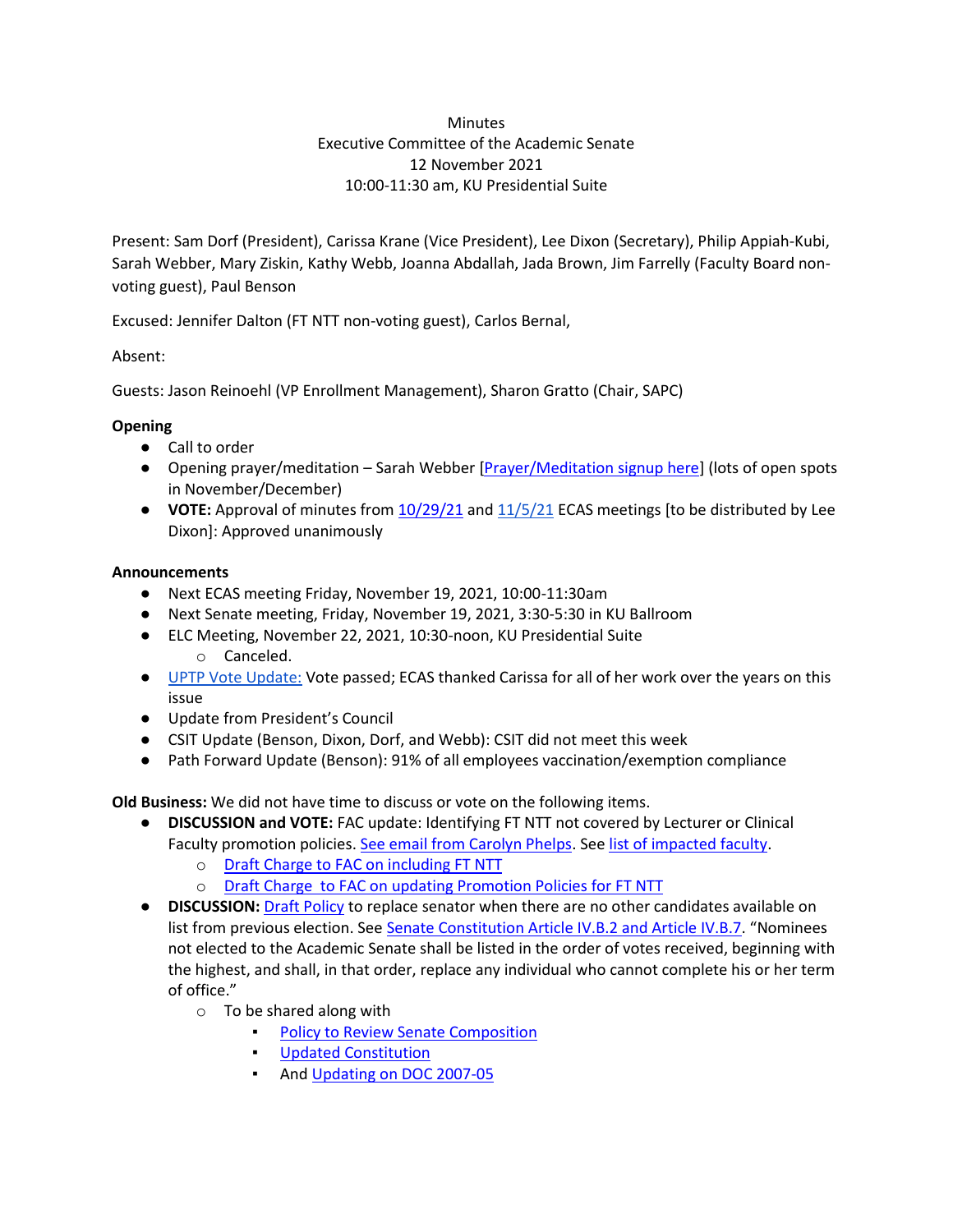- **UPDATE:** How to prioritize developing a schedule of work within [DOC2007-05](https://ecommons.udayton.edu/senate_governance/16/) for reassessment of policies and programs. [Draft of changes so far linked here.](https://docs.google.com/document/d/1MLG4EgNTOO2D21b7HPeKxP8NyFqnwy1O/edit?usp=sharing&ouid=114374222774523335638&rtpof=true&sd=true)
	- o Includes schedule for reassessing policies as well as schedule for appointing members to committees

#### **New Business**

- **DISCUSSION:** Discussion with Enrollment Management (Jason Reinoehl): Jason discussed current enrollment at UD and the record success that our students are having (i.e., high retention and graduation rates). He also discussed the difficulties we and our peer institutions face in due to affordability and the declining number of high school graduates. Our biggest threat moving forward will be competing with flagship public universities. There is great pressure on first year enrollment, highlighting the need to differentiate ourselves from our peers. Questions and discussion followed, including the possible need for entrance placement exams, especially for MTH courses, as well as the potential negative impacts of high enrollment. Jason finished by underscoring the excellent job that we are doing as an institution in regards to both enrollment and student success.
- **DISCUSSION:** SAPC Update (Sharon Gratto): Sharon updated ECAS on the work that SAPC has been doing on SET use and classroom climate. She shared some of the conclusions that SAPC has reached. SAPC will return to ECAS in December and have follow-up visits with the Senate.
- **DISCUSSION:** Ways forward on microcredentials: We did not have time to discuss this issue, but will continue the conversation in the Nov. 19 ECAS meeting.
	- $\circ$  Issues: Assessment, overlap, how faculty can take advantage, while also have oversight? HLC/Accreditation, etc…
- **DISCUSSION:** [Draft Agenda](https://docs.google.com/document/d/1EA8NXHUQew01Y981hxbzIZZomLv1AfXp/edit?usp=sharing&ouid=114374222774523335638&rtpof=true&sd=true) for 19 November Senate Meeting. Need to approve on 12 November.: Approved unanimously.
- **DISCUSSION and VOTE:** Approved unanimously.
	- o CAPC Sciences replacement for Al McGrew. CAS Assoc. Dean, Danielle Poe has nominated [Angela Mammana](https://udayton.edu/directory/artssciences/chemistry/mammana_angela.php) to complete term from January 2022 through May 2024.
	- $\circ$  CAPC SEHS replacement for Tanya Breymier (who is replacing Anne Crecelius). SEHS Assoc. Deans, Neeley and Daprano have nominate[d](https://udayton.edu/directory/education/hss/gonter-dray_rebecca.php) [Rebecca M. Gonter-Dray](https://udayton.edu/directory/education/hss/gonter-dray_rebecca.php) to complete the term from January 2022 until May 2023.

#### **Future Issues/Items**

- COVID-19 Safety
- Anti-Racism Action Plan
- Review [Maternity Leave Policy](https://ecommons.udayton.edu/cgi/viewcontent.cgi?article=1038&context=senate_docs) draft charge to FAC
- Revisions to [Senate Constitution/Code of Regulations](https://drive.google.com/file/d/1FE4HIp5nKgfgFEpzkthtUeF-u_54WgeA/view?usp=sharing) (2014/2017)
- SET and Bias/Bias in Classroom (SAPC)
- Equity and PATH/AVIATE
- CAP 5yr Review (APC)
- Clinical Faculty Review (DOC 2017-01) should be reviewed every three years. (FAC)
- Academic Calendar Priorities Review (2018-2019 holdover)
- Post-COVID Return to Work
- Shared Governance Issues
- Badges/Micro-Credentials.
- Adding request for information of IT resources within CIM system (APC).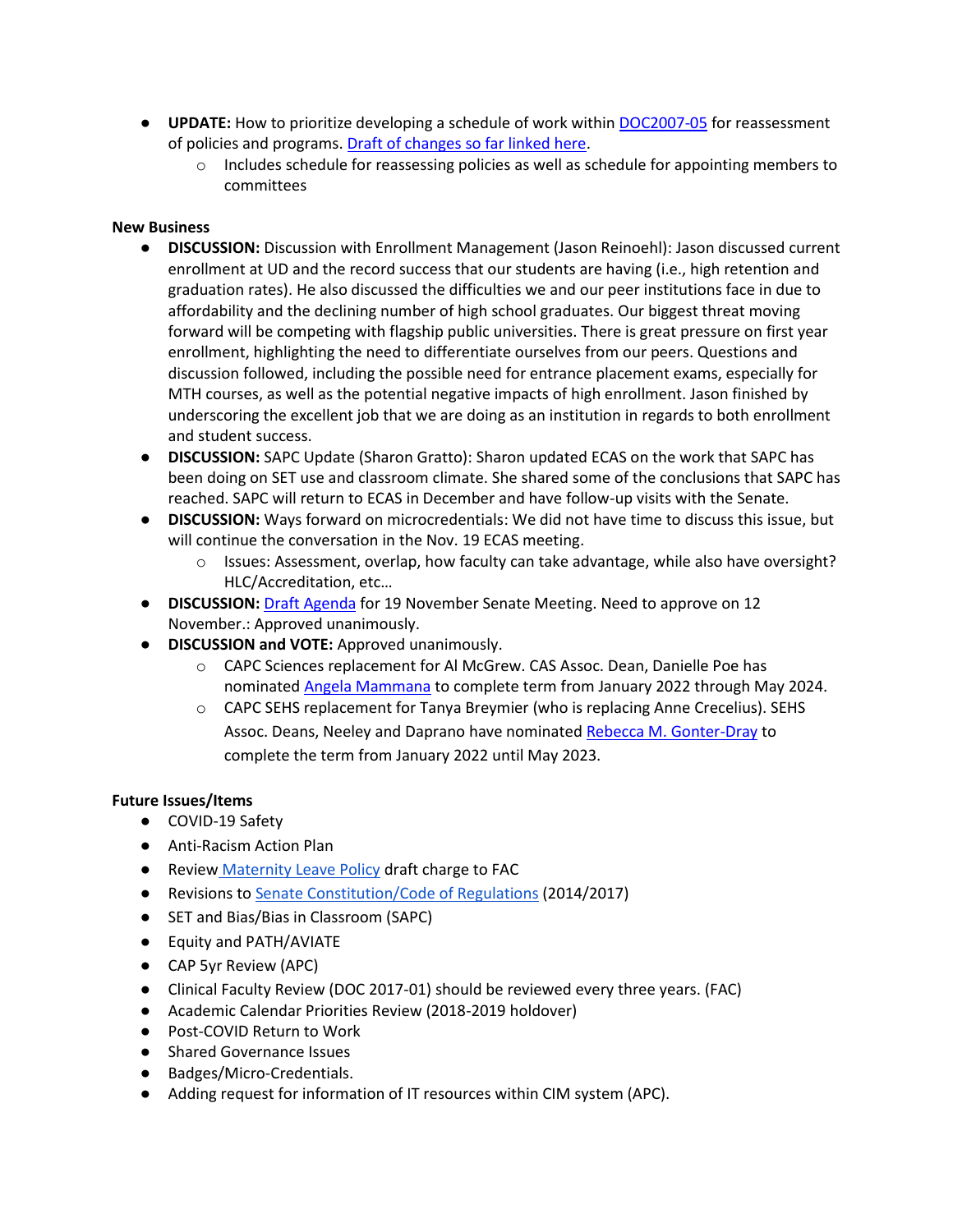- Inviting a Student Development staff panel at an Academic Senate meeting
- Update on policy to no longer sponsor international faculty/staff.
- [Draft Senate](https://docs.google.com/document/d/1xjJPkvF1RwPx6ox_v4-haphE0rYF4g6j/edit?usp=sharing&ouid=114374222774523335638&rtpof=true&sd=true) [Resolution](https://docs.google.com/document/d/1xjJPkvF1RwPx6ox_v4-haphE0rYF4g6j/edit?usp=sharing&ouid=114374222774523335638&rtpof=true&sd=true) regarding libraries and Center for online learning.

| <b>Task</b>                                                           | <b>Assigned to</b> | <b>Consultation</b><br>Expectation                       | <b>Work Due</b>                   | <b>Update</b>                                      |
|-----------------------------------------------------------------------|--------------------|----------------------------------------------------------|-----------------------------------|----------------------------------------------------|
| <b>Wellness Certificate</b>                                           | <b>APC</b>         | <b>TBD</b>                                               | October 2021                      | Delayed until<br>late<br>October/early<br>November |
| Review of University<br><b>Clinical Committee</b>                     | <b>FAC</b>         | <b>UCC</b>                                               | Jan 2022                          |                                                    |
| <b>CAP Five-Year Review</b>                                           | <b>APC</b>         | Multiple                                                 | 1 April 2022                      | October<br>Senate<br>Meeting                       |
| <b>Mitigating Bias in SETs</b><br>and Classrooms                      | <b>SAPC</b>        | Multiple                                                 | 15 March 2022                     | November<br>Senate<br>Meeting                      |
| <b>Policy to Review</b><br><b>Senate Composition</b>                  | <b>ECAS</b>        | Senate Standing<br>Committees                            | January 2022<br>Senate<br>Meeting | November<br>Senate<br>Meeting                      |
| Implement changes to<br>Constitution after passing<br>of DOC 2021-02. | <b>ECAS</b>        | Senate<br>Parliamentarian<br>and University<br>Libraries | November<br>2021                  |                                                    |